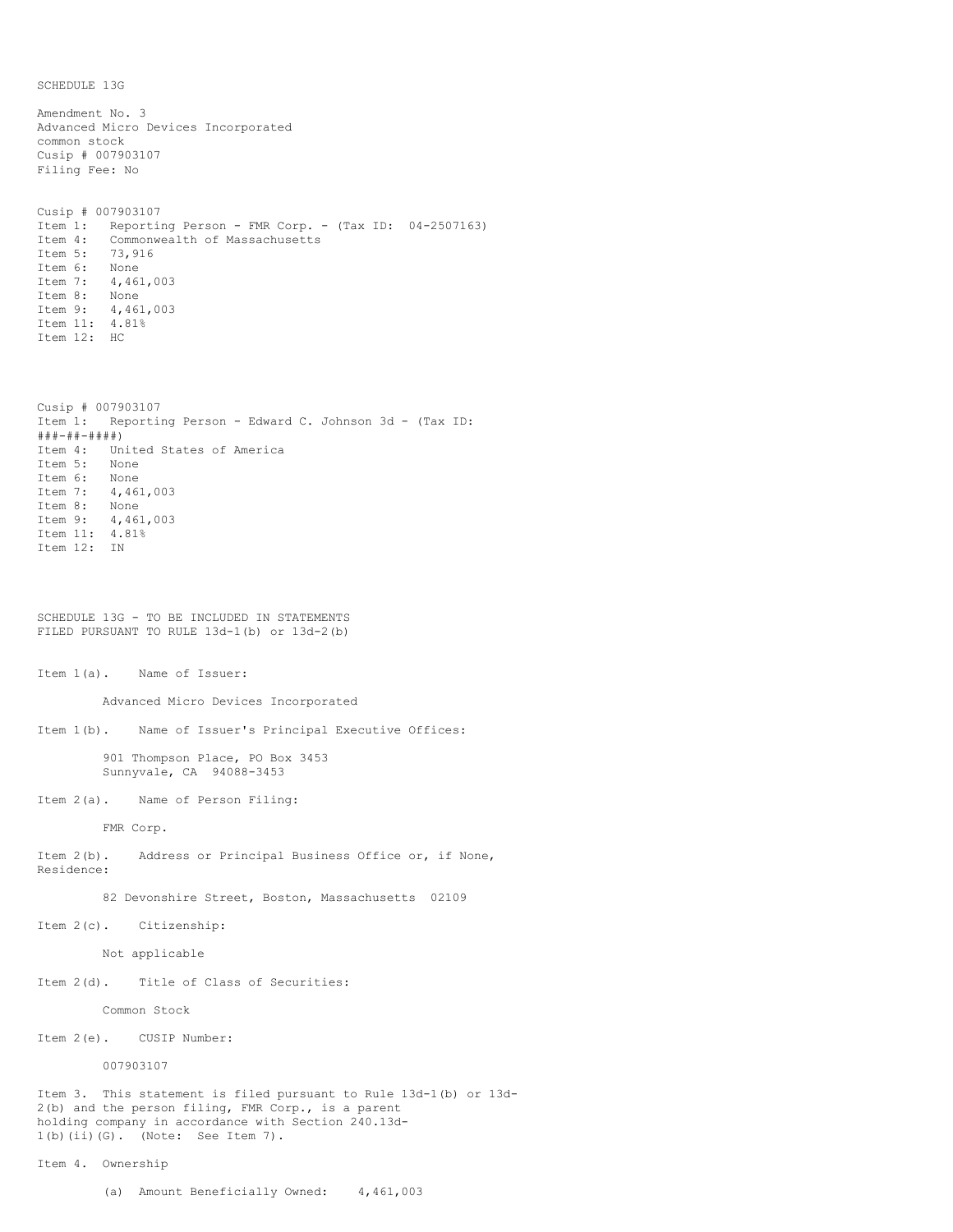(b) Percent of Class: 4.81%

(c) Number of shares as to which such person has:

 (i) sole power to vote or to direct the vote: 73,916

 (ii) shared power to vote or to direct the vote: None

 (iii) sole power to dispose or to direct the disposition of: 4,461,003

 (iv) shared power to dispose or to direct the disposition of: None

Item 5. Ownership of Five Percent or Less of a Class.

 If this statement is being filed to report the fact that as of the date hereof, the reporting person has ceased to be the beneficial owner of more than five percent of the class of securities, check the following (X).

Item 6. Ownership of More than Five Percent on Behalf of Another Person.

Not applicable.

Item 7. Identification and Classification of the Subsidiary Which Acquired the Security Being Reported on By the Parent Holding Company.

See attached Exhibit(s) A, B, and C.

Item 8. Identification and Classification of Members of the Group.

Not applicable, see attached Exhibit A.

Item 9. Notice of Dissolution of Group.

Not applicable.

Item 10. Certification.

 Inasmuch as the reporting persons are no longer the beneficial owners of more than 5% of the number of shares outstanding, the reporting persons have no further reporting obligation under section 13(d) of the Securities and Exchange Commission thereunder, and the reporting persons have no obligation to amend this Statement if any material change occurs in the facts set forth herein.

## Signature

 After reasonable inquiry and to the best of my knowledge and belief, I certify that the information set forth in this statement is true, complete and correct.

 February 11, 1994 Date

 /S/Arthur S. Loring Signature

 Arthur S. Loring, Vice President Name/Title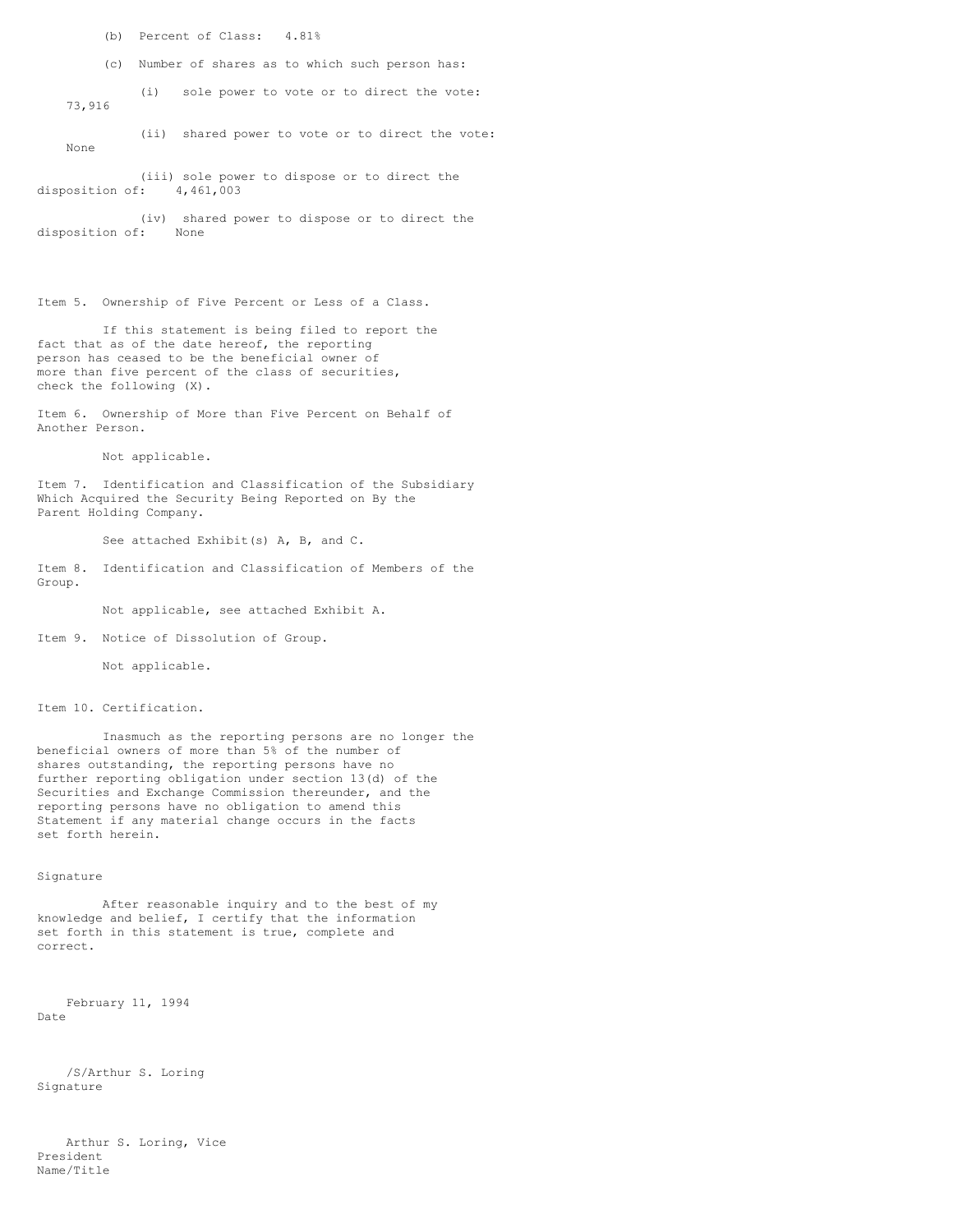## SCHEDULE 13G - TO BE INCLUDED IN STATEMENTS FILED PURSUANT TO RULE 13d-1(b) or 13d-2(b)

 Pursuant to the instructions in Item 7 of Schedule 13G, Fidelity Management & Research Company ("Fidelity"), 82 Devonshire Street, Boston, Massachusetts 02109, a wholly-owned subsidiary of FMR Corp. and an investment adviser registered under Section 203 of the Investment Advisers Act of 1940, is the beneficial owner of 4,387,087 shares or 4.73% of the common stock outstanding of Advanced Micro Devices Incorporated ("the Company") as a result of acting as investment adviser to several investment companies registered under Section 8 of the Investment Company Act of 1940. The number of shares of common stock of Advanced Micro Devices Incorporated owned by the investment companies at December 31, 1993 included 428,397 shares of common stock resulting from the assumed conversion of 215,600 shares of Convertible Exchange Preferred Stock (1.987 shares of common stock for each share of the Convertible Exchange Preferred Stock).

 Edward C. Johnson 3d, FMR Corp., through its control of Fidelity, and the Funds each has sole power to dispose of the 4,387,087 shares owned by the Funds.

 Neither FMR Corp. nor Edward C. Johnson 3d, Chairman of FMR Corp., has the sole power to vote or direct the voting of the Shares owned directly by the Fidelity Funds, which power resides with the Funds' Boards of Trustees. Fidelity carries out the voting of the Shares under written guidelines established by the Funds' Boards of Trustees.

 Fidelity Management Trust Company, 82 Devonshire Street, Boston, Massachusetts 02109, a wholly-owned subsidiary of FMR Corp. and a bank as defined in Section 3(a)(6) of the Securities Exchange Act of 1934, is the beneficial owner of 54,116 shares or 0.06% of the common stock outstanding of the company as a result of its serving as investment manager of the institutional account(s).

 FMR Corp., through its control of Fidelity Management Trust Company, has sole voting and dispositive power over 54,116 Shares of common stock owned by the institutional account(s) as reported above.

 Edward C. Johnson 3d owns 34.0% of the outstanding voting common stock of FMR Corp. Mr. Johnson 3d is Chairman of FMR Corp. Various Johnson family members and trusts for the benefit of Johnson family members own FMR Corp. voting common stock. These Johnson family members, through their ownership of voting common stock, form a controlling group with respect to FMR Corp.

 Fidelity International Limited, Pembroke Hall, 42 Crowlane, Hamilton, Bermuda, and various foreign-based subsidiaries provide investment advisory and management services to a number of non-U.S. investment companies (the "International Funds") and certain institutional investors. Fidelity International Limited is the beneficial owner of 19,800 shares or 0.02% of the common stock outstanding of the company. Additional information with respect to the beneficial ownership of Fidelity International Limited is shown on Exhibit B, page 10.

SCHEDULE 13G - TO BE INCLUDED IN STATEMENTS FILED PURSUANT TO RULE 13d-1(b) or 13d-2(b)

 Pursuant to instructions in Item 7 of Schedule 13G, this Exhibit has been prepared to identify Fidelity International Limited, Pembroke Hall, 42 Crow Lane, Hamilton, Bermuda, a Bermudian joint stock company incorporated for an unlimited duration by private act of the Bermuda Legislature (FIL) and an investment adviser to various investment companies (the "International Funds") and certain institutional investors, as the beneficial owner of 19,800 shares or 0.02% of the common stock outstanding of Advanced Micro Devices Incorporated.

 Prior to June 30, 1980, FIL was a majority-owned subsidiary of Fidelity Management & Research Company (Fidelity), a whollyowned subsidiary of FMR Corp. On that date, the shares of FIL held by Fidelity were distributed, as a dividend, to the shareholders of FMR Corp. FIL currently operates as an entity independent of FMR Corp. and Fidelity. The International Funds and FIL's other clients, with the exception of Fidelity and an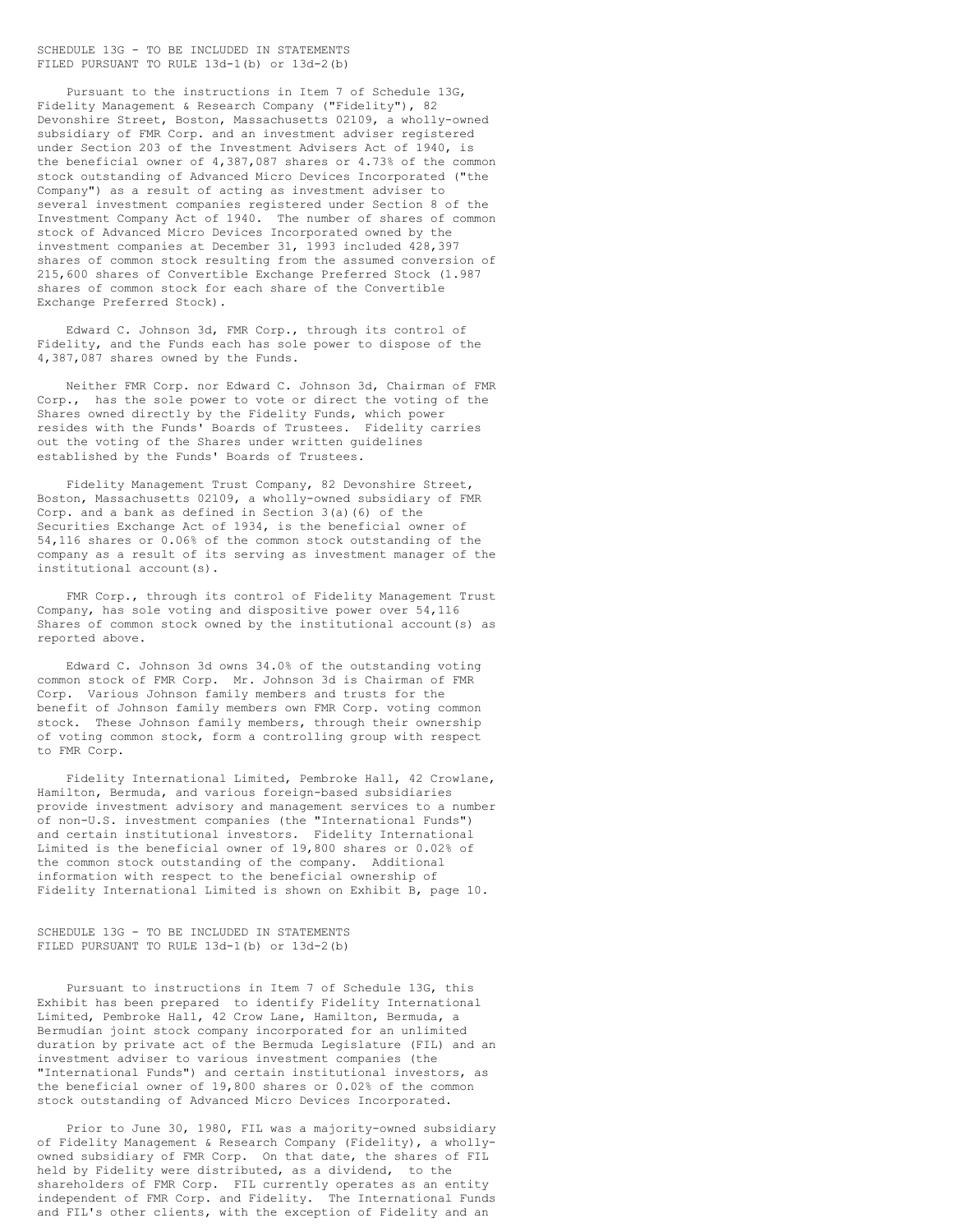## affiliated company of Fidelity, are non-U.S. entities.

 A partnership controlled by Edward C. Johnson 3d and members of his family owns shares of FIL voting stock with the right to cast approximately 48.879% of the total votes which may be cast by all holders of FIL voting stock. Mr. Johnson 3d is Chairman of FMR Corp. and FIL. FMR Corp. and FIL are separate and independent corporate entities. FMR Corp. and FIL are managed independently and their Boards of Directors are generally composed of different individuals. Their investment decisions are made independently, and their clients are different organizations.

 FMR Corp. and FIL are of the view that they are not acting as a "group" for purposes of Section 13(d) under the Securities Exchange Act of 1934 (the "1934" Act) and that they are not otherwise required to attribute to each other the "beneficial ownership" of securities "beneficially owned" by the other corporation within the meaning of Rule 13d-3 promulgated under the 1934 Act. Therefore, they are of the view that the shares held by the other corporation need not be aggregated for purposes of Section 13(d). However, FMR Corp. is making this filing on a voluntary basis as if all of the shares are beneficially owned by FMR Corp. and FIL on a joint basis.

 FIL may continue to have the International Funds or other accounts purchase shares subject to a number of factors, including, among others, the availability of shares for sale at what FIL considers to be reasonable prices and other investment opportunities that may be available to the International Funds.

 FIL intends to review continuously the equity position of the International Funds and other accounts in the Company. Depending upon its future evaluations of the business and prospects of the Company and upon other developments, including, but not limited to, general economic and business conditions and money market and stock market conditions, FIL may determine to cease making additional purchases of shares or to increase or decrease the equity interest in the Company by acquiring additional shares, or by disposing of all or a portion of the shares.

 FIL does not have a present plan or proposal which relates to or would result in (i) an extraordinary corporate transaction, such as a merger, reorganization, liquidation, or sale or transfer of a material amount of assets involving the Company or any of its subsidiaries, (ii) any change in the Company's present Board of Directors or management, (iii) any material changes in the Company's present capitalization or dividend policy or any other material change in the Company's business or corporate structure, (iv) any change in the Company's charter or by-laws, or (v) the Company's common stock becoming eligible for termination of its registration pursuant to Section  $12(g)$ (4) of the 1934 Act.

 FIL has the sole power to vote and the sole power to dispose of the shares.

SCHEDULE 13G - TO BE INCLUDED IN STATEMENTS FILED PURSUANT TO RULE 13d-1(b) or 13d-2(b)

## RULE 13d-1(e) AGREEMENT

 The undersigned persons, on February 11, 1994, agree and consent to the joint filing on their behalf of this Schedule 13G in connection with their beneficial ownership of the common stock of Advanced Micro Devices Incorporated at December 31, 1993.

 FMR Corp. By /S/Arthur S. Loring Arthur S. Loring Vice President - Legal Edward C. Johnson 3d By /S/Arthur S. Loring Arthur S. Loring Under Power of Attorney dated 5/17/89 On File with Schedule 13G for Airborne Freight Corp. 9/10/91 Fidelity Management & Research Company